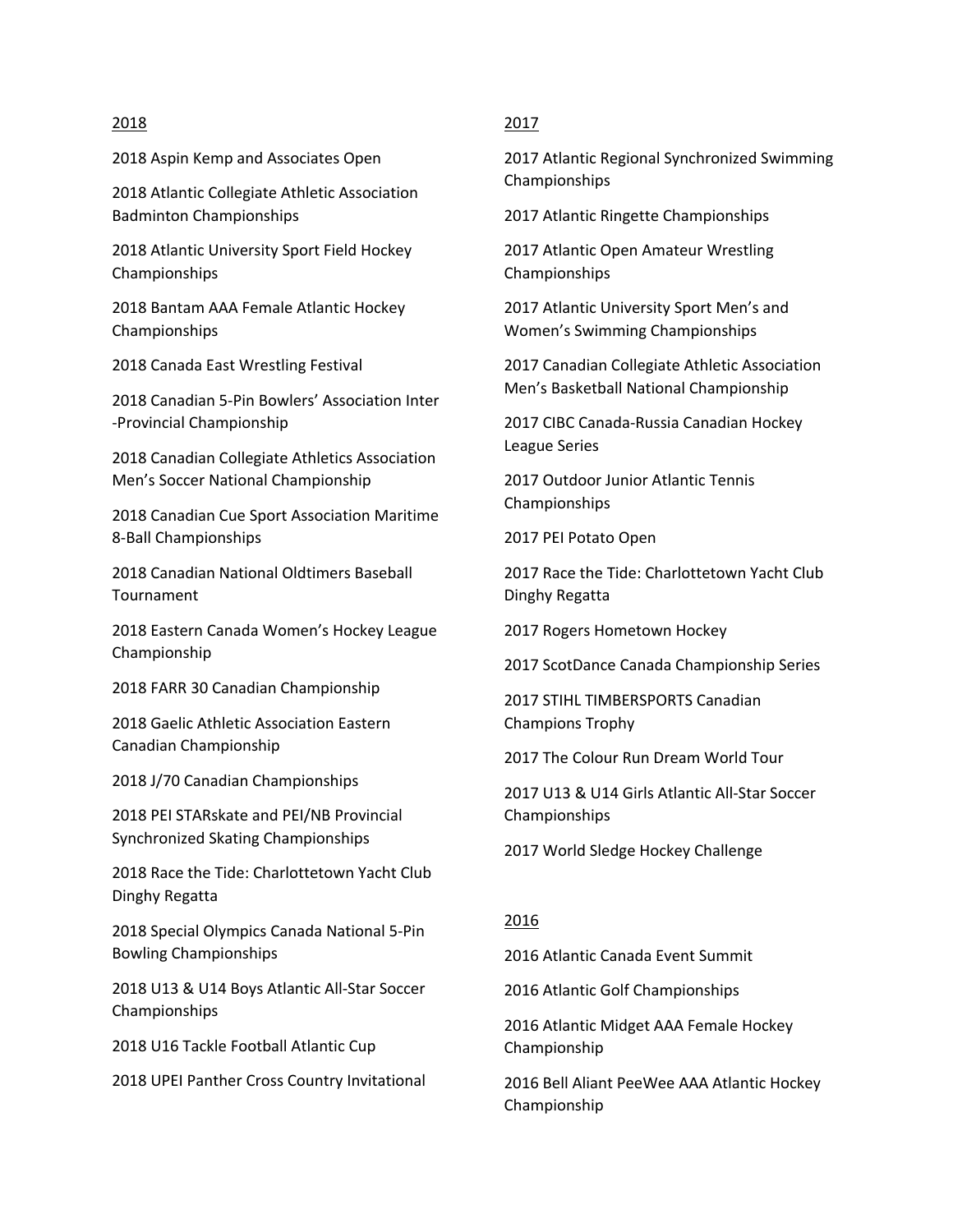2016 Canada East Short Track Speed Skating Championships

2016 Canadian Collegiate Athletic Association Women's Volleyball National Championship

2016 Canadian Pony Club National Quiz

2016 Canadian Wheelchair Basketball Junior East Championship

2016 Eastern Canadian Ringette Championships

2016 Event Atlantic Summit

2016 National Legion Cribbage Championship

2016 NBA All-Star Challenge Tour

2016 PING Canadian Collegiate Athletic Association National Golf Championships

2016 Quebec Major Junior Hockey League Annual Session & Entry Draft

2016 Sail East Championships

2016 Softball Canada U18 Women's Canadian Fast Pitch Championship

2016 The Color Run Tropicolor World Tour

2016 U13 & U14 Boys Atlantic All-Star Soccer Championships

2016 World Sledge Hockey Challenge

#### 2015

2015 Canada Soccer Sport Chek U18 National Club Championships

2015 Canadian Collegiate Athletic Association Men's Volleyball National Championship

2015 Canadian German Shepherd Dog Championships

2015 Hershey Outdoor Athletics Youth Series (Atlantic Region)

2015 Jeux de l'Acadie (Acadian Games)

2015 Maritime Orienteering Festival and Championships

2015 Rogers Hometown Hockey Tour

2015 Softball Canada Eastern Canadian U18 Women's Fast-Pitch Championships

2015 U13/U14 Atlantic Basketball Club Championship

2015 U14 Boys & Girls Atlantic All-Star Soccer Championships

#### 2014

2014 Atlantic Ringette Championships

2014 Atlantic University Sport Women's Basketball Championship

2014 Baseball Canada Fall Convention

2014 Canadian Interuniversity Sport Men's Soccer Championship

2014 Canadian National Arm Wrestling Championships

2014 Canadian Senior & Master Men's Fast Pitch Championships

2014 Curl Atlantic

2014 Eastern Canadian Biathlon Championships|Canadian World Youth & Junior Selection Trials|Atlantic Cup

2014 Eastern Canadian Rugby Championship

2014 Hockey Canada Century Tour

2014 National Basketball League of Canada All-Star Weekend

2014 Softball Canada Annual General Meeting

2014 U14 BMO National Club Soccer Championship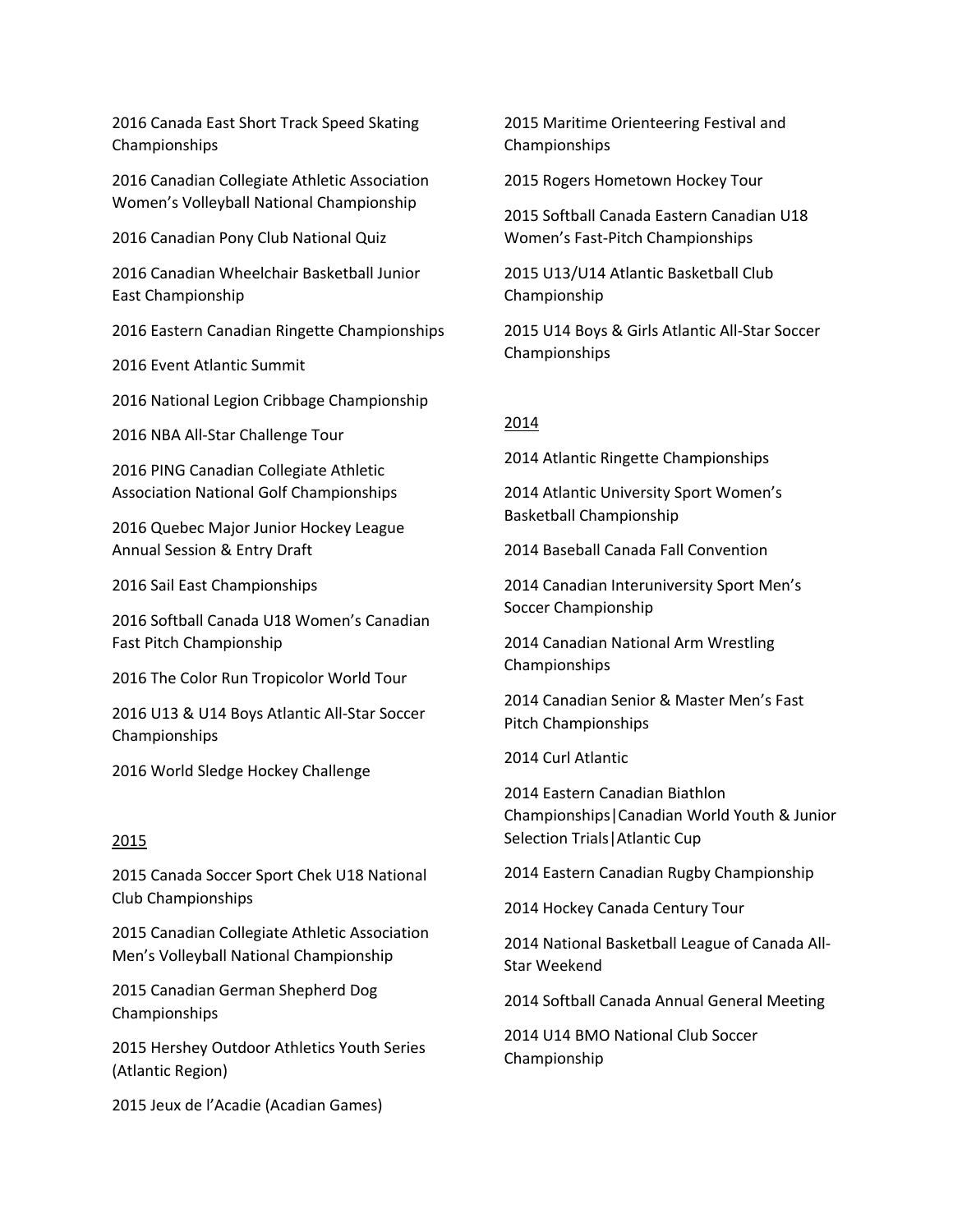2014 U14 Boys & Girls Atlantic All-Star Soccer Championships

# 2013

2013 Atlantic University Sport Swimming Championships

2013 Atlantic University Sport Women's Rugby Championship

2013 Atlantic Wrestling Championships

2013 Canadian 5-Pin Bowlers' Association Inter -Provincial Championship

2013 Canadian Open 2-Person Stick Curling Championship

2013 Curl Atlantic

2013 Junior East Regional Wheelchair Basketball Championship

2013 Hockey Canada Annual General Meeting

2013 Hockey Night in Canada's Play On!

2013 Softball Canada U18 Women's Canadian Fast Pitch Championship

2014 U14 Boys & Girls Atlantic All-Star Soccer Championships

# 2012

2012 Atlantic Collegiate Athletic Association Basketball Championships

2012 Atlantic Regional Synchronized Swimming Championships

2012 Atlantic Ringette Championships

2012 BMO U-16 Boys' & Girls' National Soccer Championships

2012 Canada East Wrestling Championships

2012 Canadian National Oldtimers Baseball Championships

2012 Canadian Wheelchair Basketball League Open Finals

2012 East Coast Short Course Swimming Championships

2012 ESSO Cup National Female Midget Hockey Championship

2012 Legion National Youth Track and Field Championships

2012 Royale Cup Canadian Senior Women's Golf Championship

2012 Scotiabank Hockey Day in Canada Celebrations

2012 Skate Canada Adult Figure Skating Championships

2012 U13 & U14 Eastern Canadian Basketball Championships

2012 U14 Boys & Girls Atlantic All-Star Soccer Championships

# 2011

2011 Atlantic Major Midget Hockey Championship

2011 Atlantic Open and Junior Jesters Squash Championships

2011 Canadian Ball Hockey Association Eastern Regionals

2011 Canadian Gymnastics Championships

2011 Canadian Powerlifting Union National Championships

2011 Canadian Soccer Association Eastern Canadian Masters Championships

2011 Dallas Stars Training Camp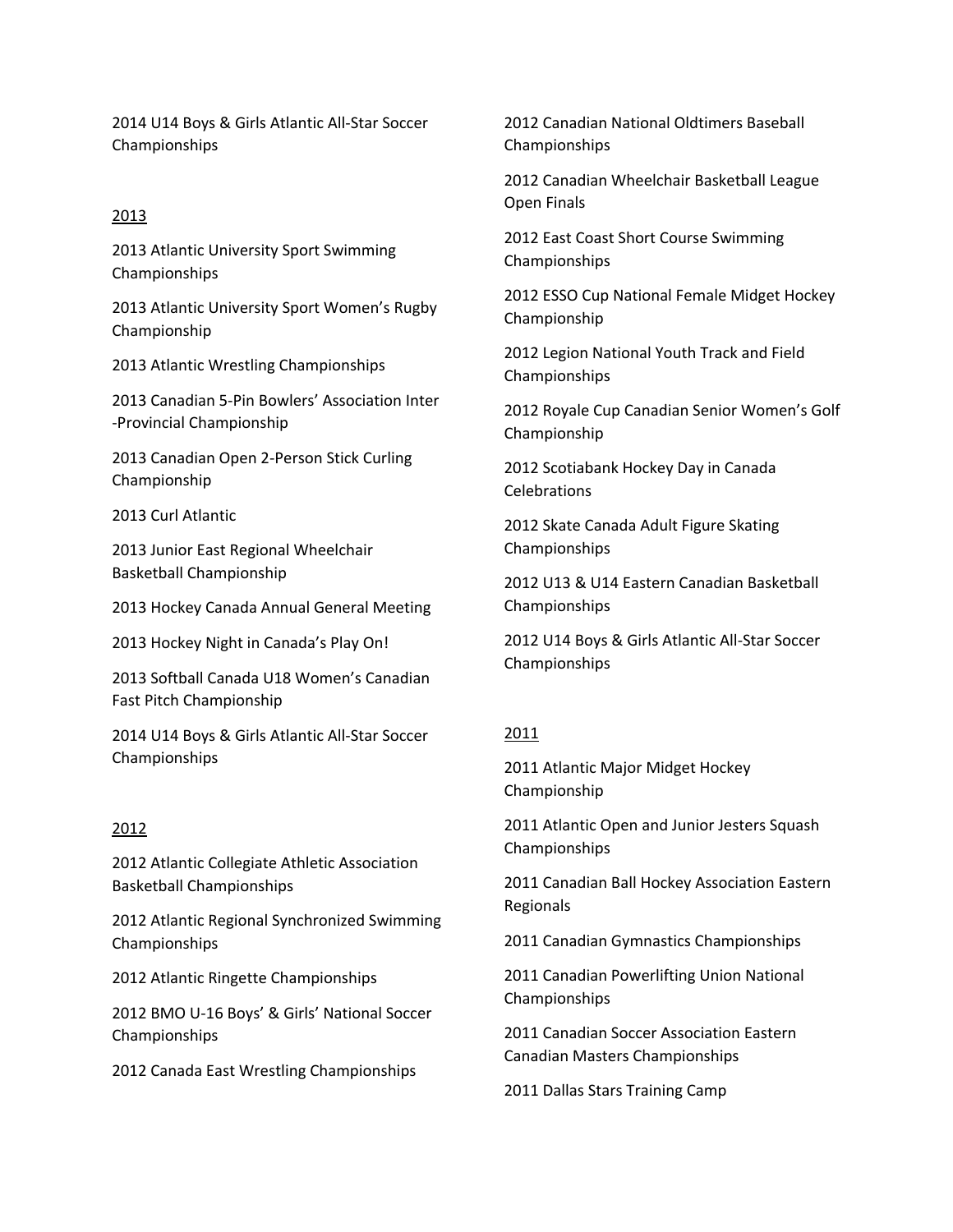2011 Eastern Canadian Ringette Championships

2011 Maritime Masters Curling Championships

2011 Scotties Tournament of Hearts Canadian Women's Curling Championship

#### 2010

2010 BMO Senior Men's & Women's National Soccer Championships

2010 Canadian Interuniversity Sport Women's Soccer Championship

2010 Dallas Stars Training Camp

2010 Dominion Curling Club Championship

2010 East Coast Short Course Swimming Championships

2010 IIAF World Junior Athletics Training Camp

2010 Softball Canada Canadian Senior Men's Fast Pitch Championship

2010 Softball Canada Eastern Canadian Women's Fast Pitch Championship

2010 Synchro Canada Canadian Open Championships and National Junior Team Trials

### 2009

2009 Atlantic Collegiate Athletic Association Men's & Women's Soccer Championships

2009 Atlantic Junior Tennis Championships

2009 Atlantic Mosquito Baseball Championship

2009 Atlantic University Sport Women's Hockey Championship

2009 Atlantic Wrestling Championship

2009 Canada Summer Games

2009 Canadian Firefighters Curling Championship

2009 Canadian Junior Track & Field Championships

2009 Squash Canada Canadian Men's Team Championship

2009 Canadian Ringette Championships

2009 East Coast Short Course Swimming Championships

2009 Irving Oil Challenge Cup – Bantam AAA Atlantic Hockey Championship

2009 National Cadet Marksmanship Championship

2009 Squash Canada Annual General Meeting

2009 Tour de PEI Women's World Cup Cycling Championship

2009 Under 19 International Men's Softball Championship

2009 World Sledge Hockey Challenge

#### 2008

2008 Atlantic Judo Championship

2008 Atlantic Regional Synchronized Swimming Championships

2008 Atlantic Ringette Championship

2008 Atlantic Table Tennis Championship

2008 BMO U-14 Boys' & Girls' National Soccer Championships

2008 Canada East Wrestling Championship

2008 Don Johnson Cup Atlantic Jr. B Hockey Championship

2008 East Coast Short Course Swimming Championships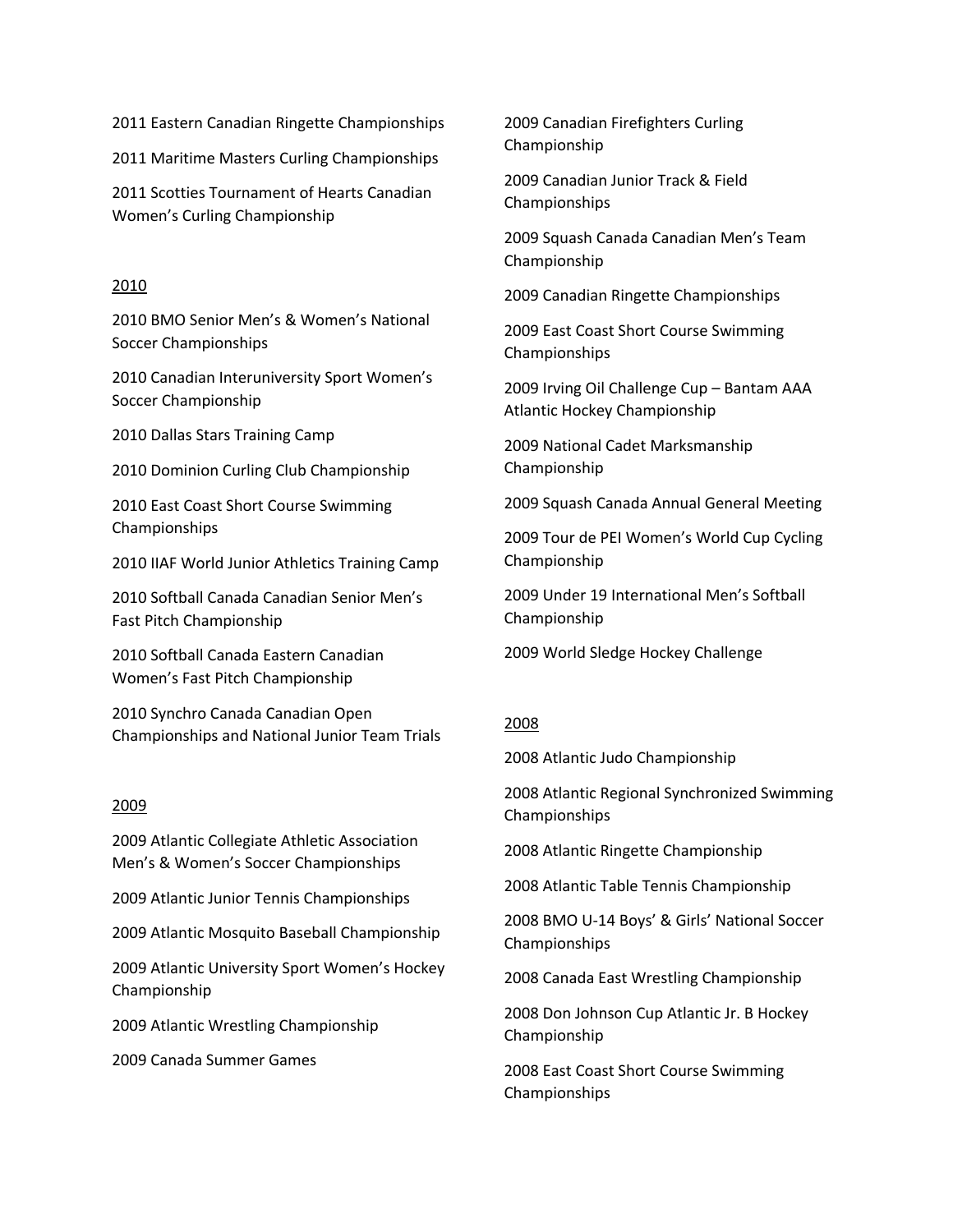2008 Eastern Canadian Rugby Championships

2008 ESSO Women's National Hockey Championship

2008 Island Inferno III Pro/AM World Championship Kick Boxing

2008 National Junior Baseball Championship

2008 National Juvenile Basketball Championship

2008 National Sledge Hockey Team Camp

2008 Tour de PEI Women's World Cup Cycling Championship

2008 World Sledge Hockey Challenge

## 2007

2007 Atlantic Gymnastics Championships

2007 Atlantic Junior Curling Championship

2007 Atlantic University Sport Women's Soccer Championship

2007 East Coast Short Course Swimming Championships

2007 Eastern Canadian Men's Masters Soccer Championship

2007 Eastern Canadian Ringette Championships

2007 National Junior Lawn Bowling Championships

2007 National Junior Wrestling Championships

2007 Tour de PEI Women's World Cup Cycling Championship

## 2006

2006 Atlantic University Sport Women's Basketball Championship

2006 Eastern Canadian Club Basketball Championships

2006 Eastern Canadian Men's Masters Soccer Championship

2006 Eastern Regional Festival of Synchronized Skating

2006 Outdoor Junior Atlantic Tennis Championship

2006 Quebec Major Junior Hockey League Entry Draft

2006 TELUS Cup National Midget Hockey Championship

2006 World Championships Kickboxing Match

## 2005

2005 Atlantic Ringette Championships

2005 Atlantic Squash Championships

2005 Atlantic Wrestling Championships

2005 Canadian Interuniversity Sport Men's Soccer Championship

2005 Canadian Junior-Youth Ball Hockey Championships

2005 Canadian Mid-Amateur Golf Championship

2005 Canadian Women's Team Squash Championship

2005 Eastern Canadian Gymnastics Championship

2005 Eastern Canadian Men's Masters Soccer Championship

2005 Hockey Canada National Women's Team Training Camp

2005 Skate Canada National STARSkate and Adult Skate Championships